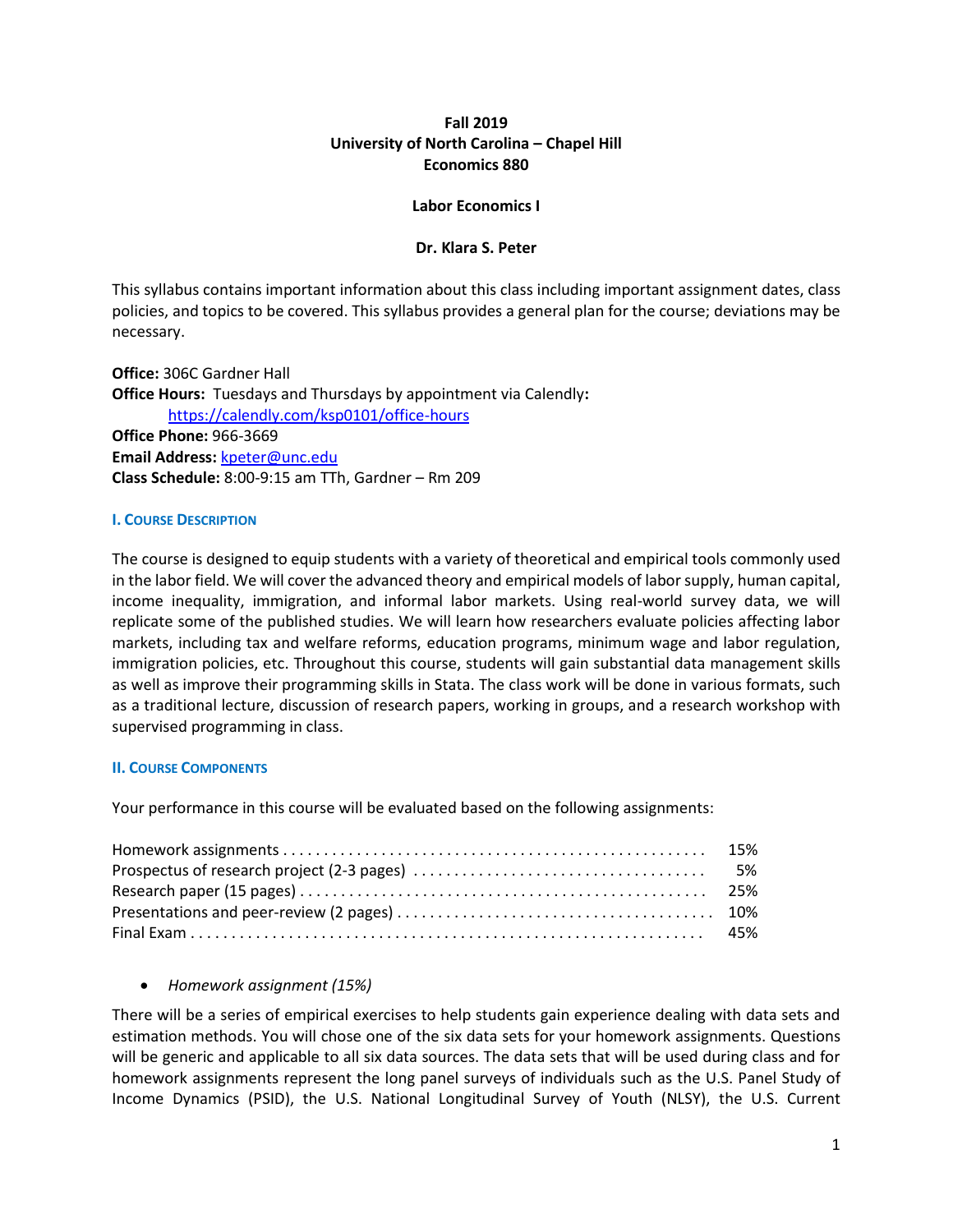Population Survey (CPS), the China Health and Nutrition Survey (CHNS), the Russia Longitudinal Monitoring Survey (RLMS), and the German Socio-Economic Panel (SOEP). Because the answers will be provided on the due date, homework assignments submitted after the due date will receive no credit.

*Prospectus of research project (5%, due is September 24)*

The prospectus is an extended plan of your research paper. It states your research question, briefly highlights why your research question is relevant/important to study, cites previous studies on a similar topic, indicates data sources, presents a simple model with the error structure, lists variables, and discusses potential issues with the validity of your model. I will provide examples and teach you how to minimize threats to the internal validity of your research. The length of prospectus is 2-3 pages. In the process of working on your research project, you will meet with me in my office to discuss your research question, proposed research methods, and empirical results.

*Research paper (25%, due is November 26)*

The final paper is about 15-20 pages long. It should use micro-level longitudinal surveys of households or administrative labor data, estimate an empirical model that addresses the causality and demonstrate at least two new research methods learned during the course. The paper cannot be used for credit in another class. The paper must be submitted by the due date. Papers handed in after the due date but before the week of final examination will be marked down by 50%. Papers handed in during or after the week of final examination will receive no credit.

*Presentations and peer-review (10%)*

You will be asked to lead the class discussion for one published article. You will also present your research for 10 minutes followed by a five to ten minute Q&A session. The date of presentation will be assigned randomly throughout the semester. This implies that some students will be presenting a preliminary version of their paper (or plan), while others will be presenting a complete (or nearly complete) version depending on the date. For each presentation, two random students will be assigned as discussants (or referees). The presenter must send the prospectus, the latest draft of the paper, and presentation slides to both discussants and myself at least 2 days prior to presentation. The discussants will prepare 1-2 pages of written comments ("referee report") aimed at improving the paper and also lead the Q&A session.

*Final exam (45%, December 12)*

Your final exam will be held on **December 12th at 8:00 am**. Details on the format of the exam will be discussed as the semester progresses. Material for the exam will draw from your readings, empirical exercises, and class lectures.

# **III. GRADING SCALE**

The following grading scale will be employed:

| 90-100 | <b>High Pass</b> |
|--------|------------------|
| 80-89  | Pass             |
| 70-79  | Low pass         |
| < 70   | Fail             |
|        |                  |

# **Grades of IN (Incomplete) and AB (Absent from the Final Exam):**

Please refer to the Graduate School Handboo[k http://handbook.unc.edu/grading.html](http://handbook.unc.edu/grading.html) for rules regarding these grades.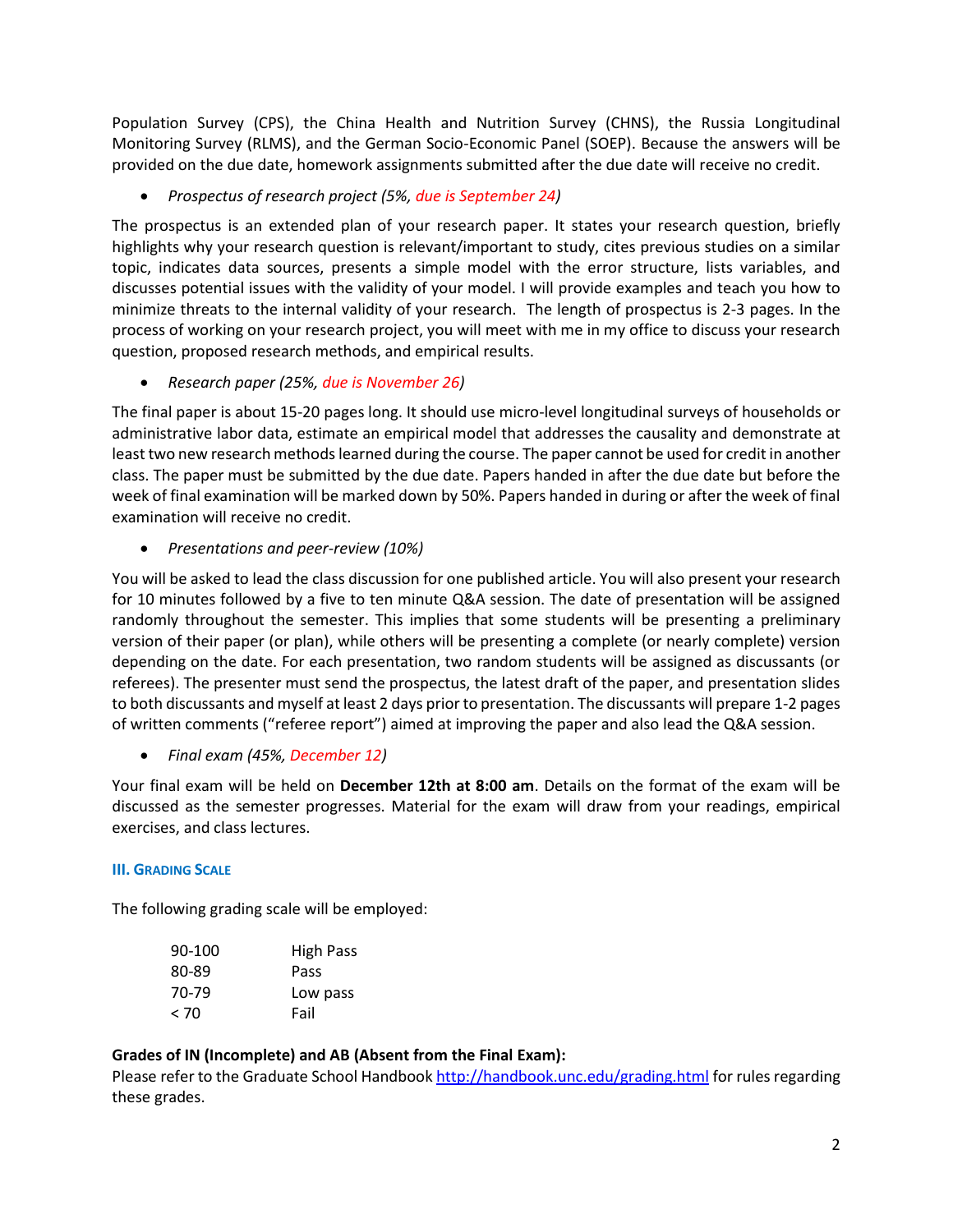### **IV. CLASS POLICIES**

### **Course Materials**

Course materials will be placed in the Dropbox folder "ECON580\_2019DB". You should check your university email and the Dropbox folder on a regular basis for announcements, handouts, and assignments.

## **Late Work Policy**

Due dates and times of assignments are firm. No late work will be accepted after the due date.

If you must miss the final exam for any excused reason, it is your responsibility to alert your instructor and Dean as soon as possible. You may only take the make-up exam with an official university exam excuse. Please see the University policy regarding final examinations [\(http://www.unc.edu/ugradbulletin/procedures1.html#final\\_exams\)](http://www.unc.edu/ugradbulletin/procedures1.html#final_exams).

**Academic Integrity**

As a student of the University of North Carolina you are expected to behave in accordance with the school's honor code. Plagiarism, forgery, unauthorized collaboration and the use of unauthorized materials are only some of the behaviors that will not be tolerated in this course. If you have any uncertainties about any of your work, please approach me before an assignment's due date. I take academic integrity very seriously and will not hesitate to report any instance where I feel academic integrity has been compromised, either intentionally or unintentionally.

The Instrument of Student Judicial Government can be found here:

<https://studentconduct.unc.edu/sites/studentconduct.unc.edu/files/documents/Instrument.pdf>

### **Computers and Cell Phones**

Cell phones should be silenced or turned off and stored out of sight during class.

You will have to bring a laptop with the access to Stata during the research workshop.

### **Email Policy**

Please feel free to contact me by email if you have any questions about course policies or any personal concerns. My email is listed on the first page of this syllabus. I will try to respond to emails promptly, but if you haven't heard from me in 48 hours, please do not hesitate to resend the email. Please use your UNC email, as emails from other clients could be sent to the spam folder. Please indicate in the subject of your email that you are in ECON880. For example the subject of your email might read, "[ECON880] question about office hours."

### **Using Gradescope**

I will register you for Gradescope using your official UNC email address.

- Most of research homework assignments will require the submission of the Stata log file that needs to be saved or scanned as a pdf file. Make sure that pages are properly oriented.
- In addition to submitting the log file, I will also ask to write models, describe approaches, interpret results, etc. These assignments must be typed using font size 10-12, including equations (e.g., by using Equation Editor) and also saved as a pdf file. Please make sure that pages are properly oriented and clearly indicate where each problem appears.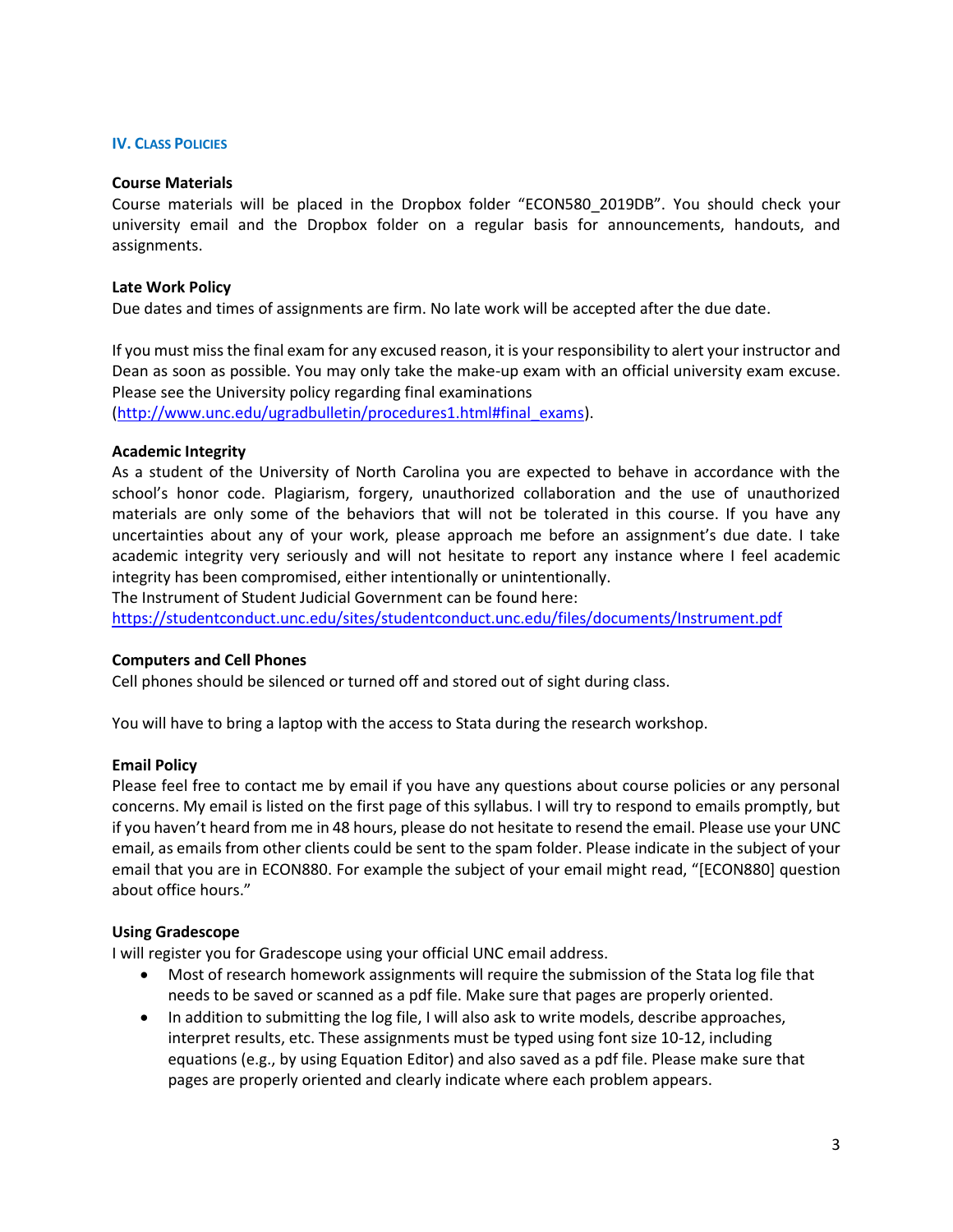- To submit an assignment, please follow instructions here: <https://www.gradescope.com/help#help-center-item-student-submitting>
- To view submissions and interpret the rubric: [https://www.gradescope.com/help#help-center](https://www.gradescope.com/help#help-center-item-assignments-submissions-show)[item-assignments-submissions-show](https://www.gradescope.com/help#help-center-item-assignments-submissions-show)
- You will receive an email once an assignment has been graded.
- Since the answers to assignments will be given during the class on the due date, I cannot enable late submissions.
- In some weeks, you will be asked to submit assignments in groups. To submit an assignment as a group, please follow the instructions here: [https://gradescope.com/help#help-center-item](https://gradescope.com/help#help-center-item-studentgroup-members)[studentgroup-members](https://gradescope.com/help#help-center-item-studentgroup-members)
- Assignments will be weighted differently depending on their complexity. You will be able to see the maximum points for each assignment.
- Not all assignments will be graded based on the rubric, some will receive points for the submission only. The decision on how the assignment is graded will be random and determined after the submission.

# **V. TEXTBOOK, READINGS, AND SOFTWARE**

There is no required textbook for this class. However, you may find it helpful to consult some of these labor and econometrics books throughout the semester for reference.

# **Labor:**

Ashenfelter, Orley and Richard Layard, eds., *Handbook of Labor Economics*, North-Holland (Vol. 1-2, 1986; Vol. 3A-3C, 1999; Vol.4A-4B, 2010).

Borjas, George, 2016. *Labor Economics*. 7th Edition.

Cahuc, Pierre and Andre Zylberberg, 2004. *Labor Economics* (graduate level)

# **Applied econometrics:**

Angrist, Joshua and Pischke, Jorn-Steffen, 2009. *Mostly Harmless Econometrics: An Empiricist's Companion* (https://www.stata.com/bookstore/mostly-harmless-econometrics/). Cameron, A.Colin and Trivedi, Pravin, 2010. *Microeconometrics Using Stata, Revised Edition*

(https://www.stata.com/bookstore/microeconometrics-stata).

Cameron, A.Colin and Trivedi, Pravin, 2005. *Microeconometrics: Methods and Applications.* Wooldridge, Jeffrey, 2016. *Introductory Econometrics: A Modern Approach, 6th edition*.

# **Readings:**

We will be reading various articles throughout the semester. The majority of articles are available online at JSTOR (www.jstor.org) if they are older than 3 years. More recent articles are available through library electronic access, NBER working paper series, and on the author's SSRN, REPEC, or personal web sites. Please let me know if you have trouble finding any articles.

**Stata:** The software is available via high-speed Internet from the UNC Virtual Computing Laboratory [http://vlc.unc.edu.](http://vlc.unc.edu/) You may also find it on computer lab machines and on computers at the UNC library. It is also available for purchase. A six-month Stata/IC student license may be purchased for \$45 at https://www.stata.com/order/.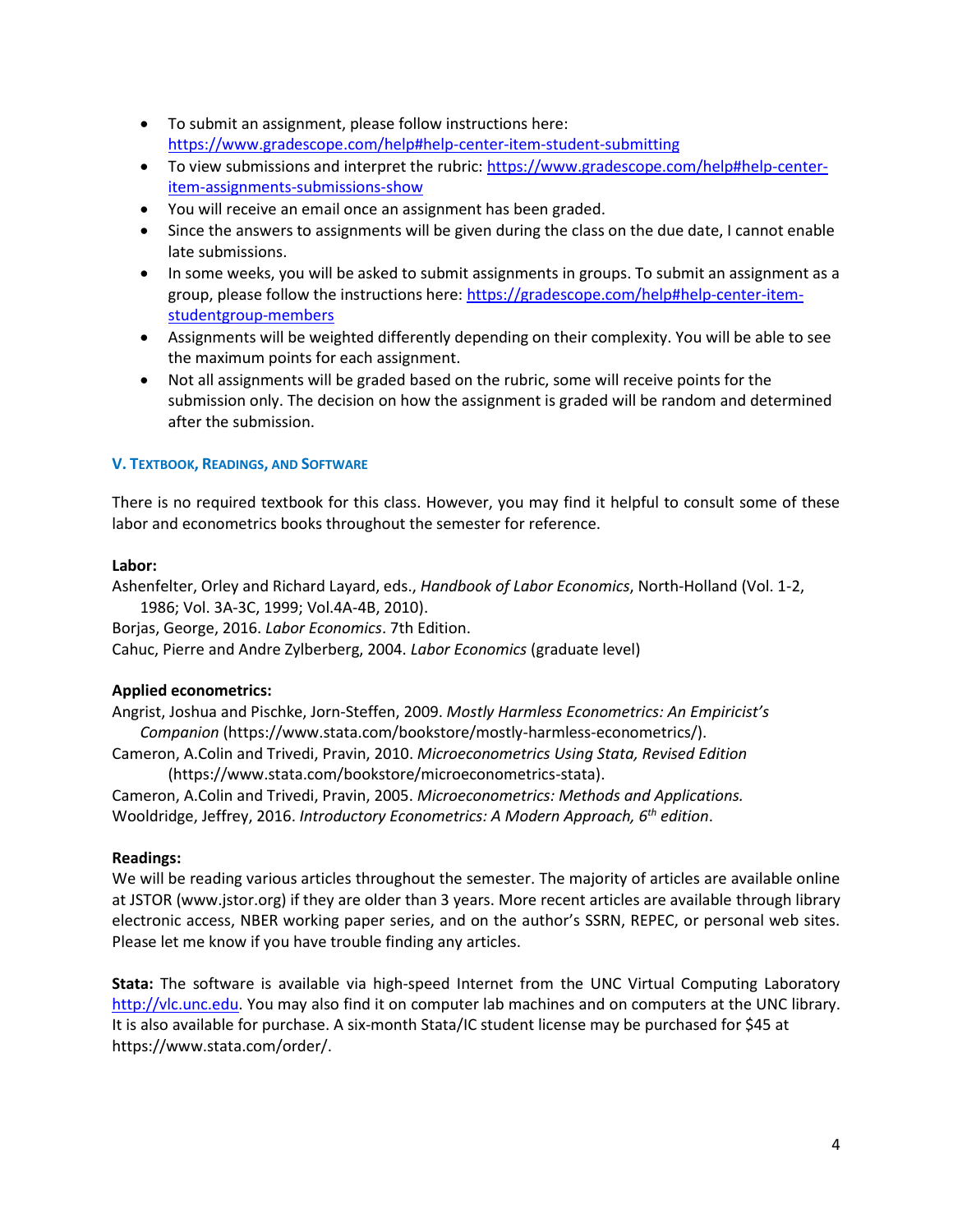### **VI. COURSE OUTLINE**

## **1. Research in Labor Economics**

*Course and field introduction. Overview of key topics and issues. Research paper in labor economics.*

## **2. Data in Labor Economics**

*Confidentiality and privacy. IRB process. Types of data. Major household surveys. Administrative data and record linkage. Data preparation. The role of summary statistics. Survey design. Sample weighting. Missing data. Attrition. Outliers.* 

# **3. Labor Supply Models**

*Static neoclassical model of labor supply. Selection bias. Estimating the labor supply model. Division bias. Measurement error. Non-random selection into employment. Tobit model. Heckman selection model. Exclusion restrictions. Life-cycle model of labor supply. Behavioral vs. neoclassical models of labor supply. Dynamic labor supply models and GMM.*

# **4. Policies and Labor Supply**

*Difference-in-difference method in evaluating the effect of the Earned Income Tax Credit on labor supply. The quantile treatment effect method for assessing distributional effects of welfare reform experiments. Regression discontinuity in evaluating social policies. Non-parametric method of bunching and its application to the impact of tax reforms on earnings and labor supply. The minimum wage debate.*

## **5. Human Capital**

*Theory of human capital. Signaling hypothesis. Causal effects of education on earnings. Threats to internal validity in estimating the Mincerian earnings function. Ability bias. Instrumental variable estimates of the return to schooling. The problem of weak instruments. Using supply-side shifters as instruments. Issues with cohort-level instruments. The Roy model. Endogenous switching regression model. The marginal treatment effect method. Applications to school construction policies, college expansion, and changes in tuition.*

### **6. Propensity score matching in evaluating schooling/training programs**

*Econometric vs. experimental studies. Background on propensity score matching. Balancing test. Common support assumption. The curse of dimensionality. Different methods of matching. Application to training programs.*

# **7. Wage inequality**

*Trends in income inequality in the US and globally. Main theoretical explanations behind these trends. Skill-biased technological change. The role of labor market institutions (de-unionization, minimum wage) in rising income inequality. Wage decompositions. Oaxaca-Blinder, Juhn-Murphy-Pierce, DiNardo-Fortin-Lemieux, Machado-Mata, RIF-influence function.* 

# **8. Migration**

*Modelling individual migration decisions. Immigration and the wage structure. Wage convergence/divergence between immigrants and natives. Evaluating migration policies.*